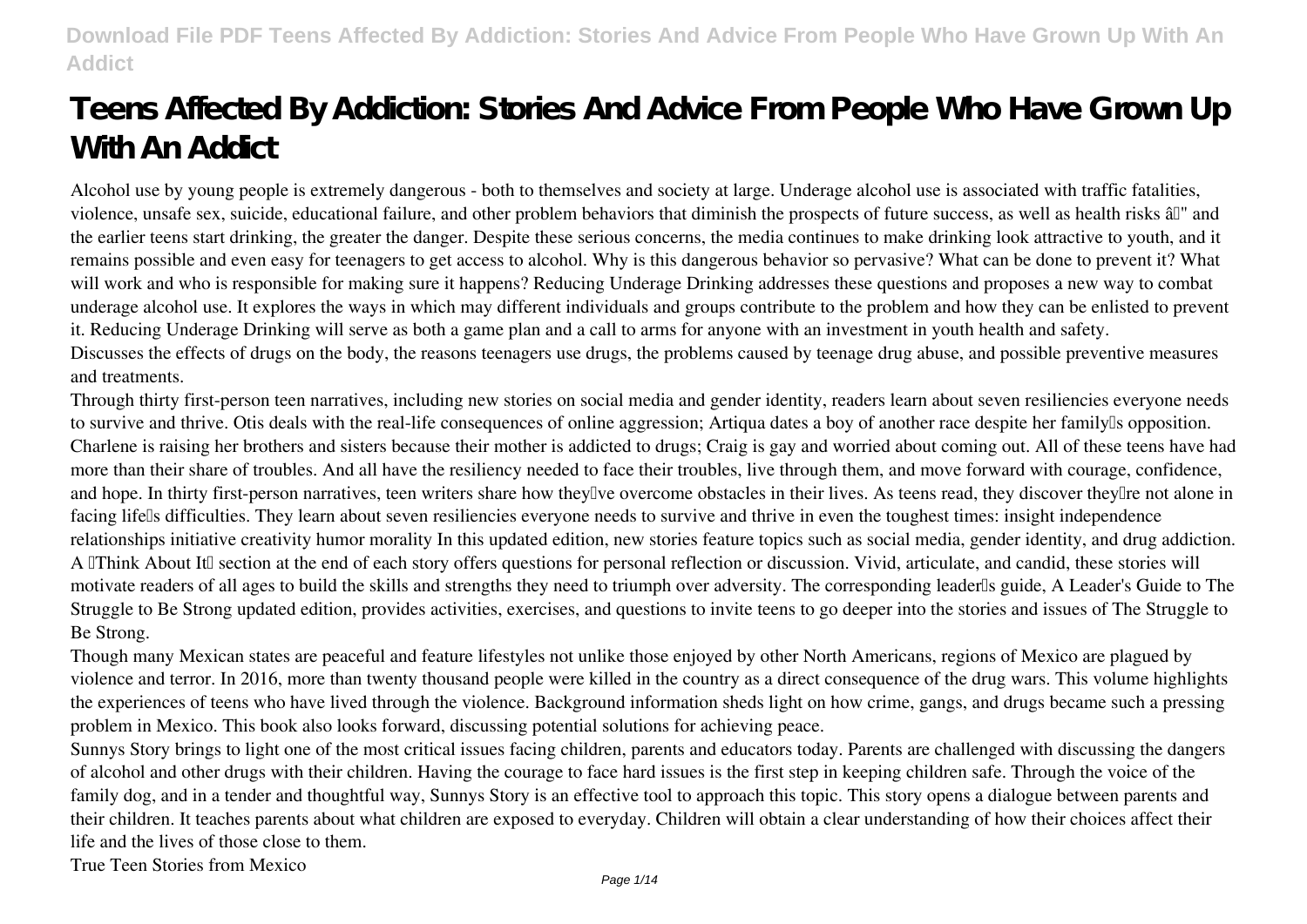#### Teen Tips

Opportunities in Drug Abuse Research Best Books for Young Adults Teens Talk About Drugs and Alcohol Experience, Strength, and Hope for Young Adults Drugs and Youth: The Challenge of Today Without Judgment, the first book of the groundbreaking Parent/Teen Stories series, is a collection of short stories written by teens and parents that have experienced or are experiencing difficult teen years. Here there is no judgment placed on the stories: no suggestions, no finger pointing, no what-ifs. It is an outlet for both the reader and the writer. The reader will benefit from finding a story they can relate to their own life and the writer will benefit by sharing a painful experience in order to start or continue the healing process. When she was raising her own troubled teens, Susan Clawson, the coordinator of the Parent/Teen Stories series, struggled with the judgment she perceived that came from high school guidance counselors, therapists and the police. It left her feeling alone, frustrated and embarrassed. It wasn't until Susan attended a seminar as part of a program her oldest daughter was enrolled in, that she realized how many people were going through similar experiences. As stories were shared, Susan took comfort in the fact that she was not alone and she found a clearer perspective on her own situation. It is her hope that both the writers and readers of the stories in Without Judgment will find similar connections and be reassured that they are not alone in what they are experiencing. Author Bio: ABOUT THE AUTHOR-Susan presently resides in Massachusetts with her husband and fifteen year old daughter. Both her older children live out of state. For more information, please visit www.parentteenstories.com

Sunny's StoryHow to Save a Young Life

Drug and alcohol abuse can have a devastating effect on friendships and families. In this compelling book, young adults offer true-life tales that detail the price of addiction. Many of these first-person accounts highlight the fallout from a loved one's substance abuse issues, such as estrangement, neglect, and abuse. One writer can no longer see his beloved grandfather because of his alcoholism, while another feels betrayed by a friend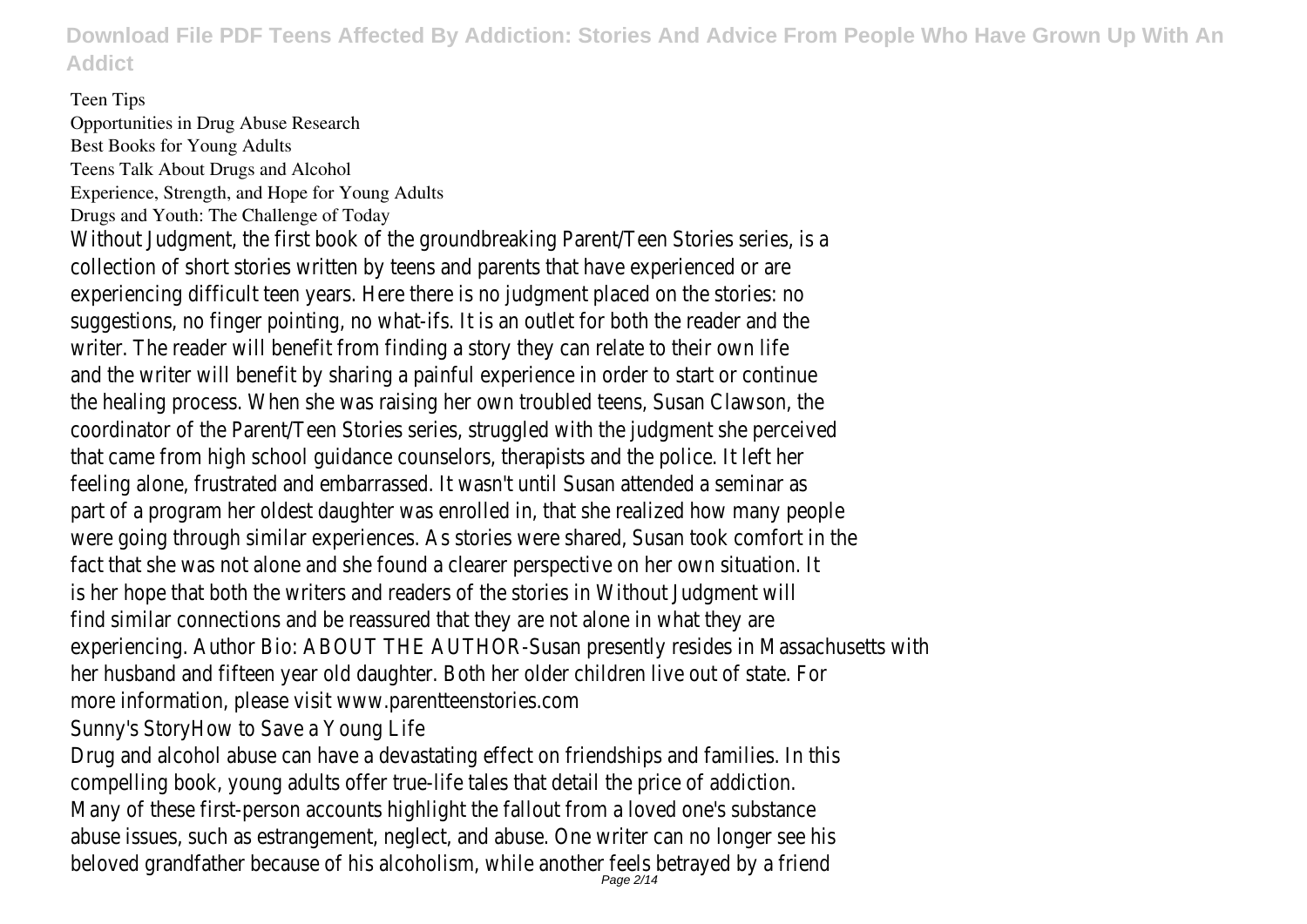who is addicted to drugs. As they struggle with feelings of anger and grief, these brave teens offer a way forward for others working to overcome these difficult life circumstances.

Drug overdose, driven largely by overdose related to the use of opioids, is now the leading cause of unintentional injury death in the United States. The ongoing opioid crisis lies at the intersection of two public health challenges: reducing the burden of suffering from pain and containing the rising toll of the harms that can arise from the use of opioid medications. Chronic pain and opioid use disorder both represent complex human conditions affecting millions of Americans and causing untold disability and loss of function. In the context of the growing opioid problem, the U.S. Food and Drug Administration (FDA) launched an Opioids Action Plan in early 2016. As part of this plan, the FDA asked the National Academies of Sciences, Engineering, and Medicine to convene a committee to update the state of the science on pain research, care, and education and to identify actions the FDA and others can take to respond to the opioid epidemic, with a particular focus on informing FDA's development of a formal method for incorporating individual and societal considerations into its risk-benefit framework for opioid approval and monitoring.

Analyzes how the young people born in the mid-1990s and later significantly differ from those of previous generations, examining how social media and texting may be behind today's unprecedented levels of anxiety, depression, and loneliness.

Recovery From Sexual Addiction: A Man's Workbook

The Struggle to Be Strong

How to Save a Young Life

Make a Difference: Talk to Your Child about Alcohol

IGen

#### Young Sober and Free

Books are like people, each one has its own story. My book is a story about teenagers with an addiction for drugs and the adverse effects these addictions have on their parents. My hope is that this book will present a picture of the many Page 3/14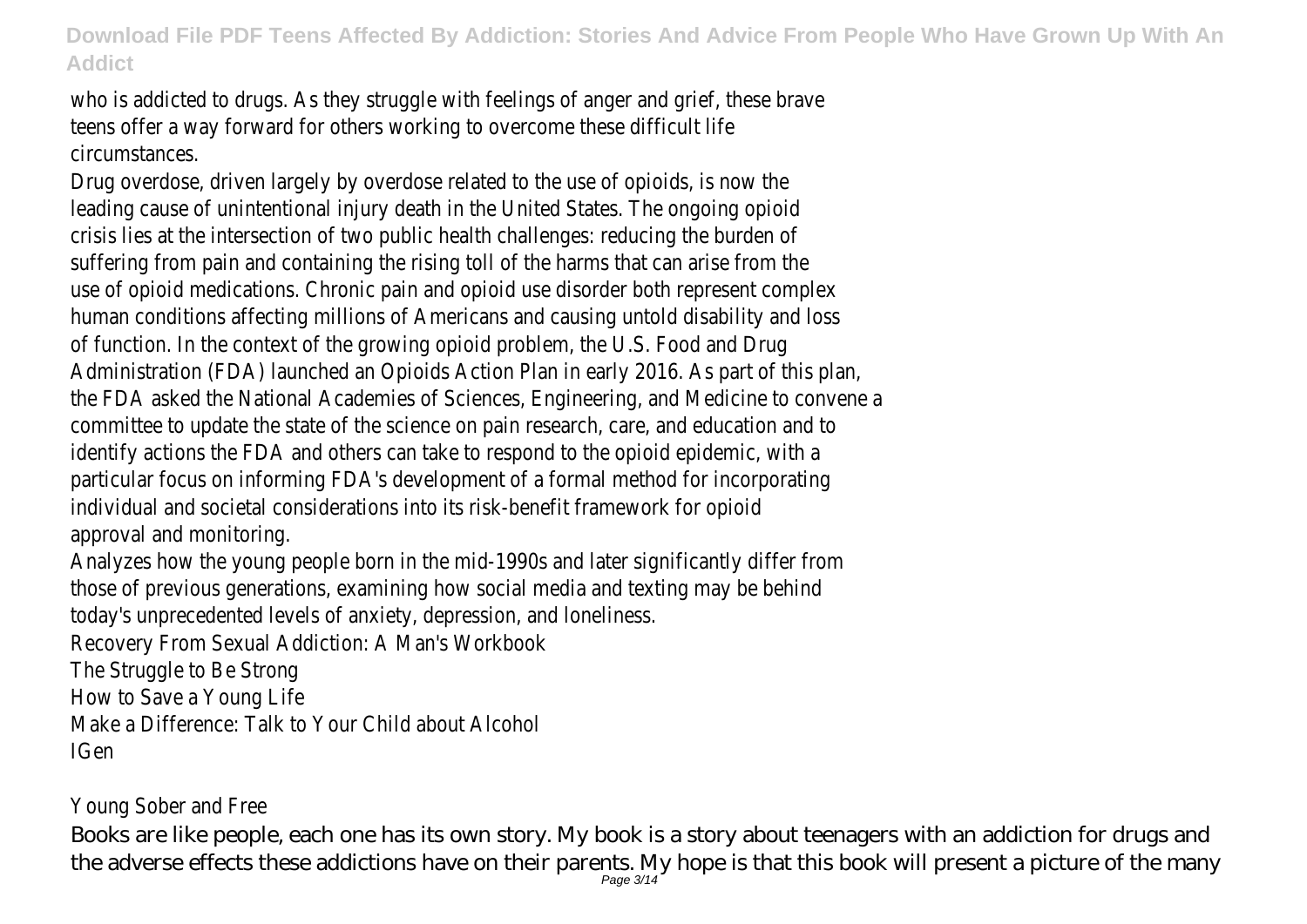changes that can present themselves in the lives of young people and parents in their battle with mind-altering drugs. Many parents, unfortunately, are lost in the complexities of our everyday busy lives and their minds are clouded to the problems that are developing before them. Many of us are either oblivious to the problem of drugs or are too afraid to admit to ourselves that we do not know what to do if it happens in our families. Parents are sadly convinced that drug addiction can never happen to their children. My wife, Jane, and I had to face that sudden realization that drugs were destroying the life of our son. I believe that my book, when read in its entirety, will give you the guidance and insight to help all parents and their children to fight drug addiction and to render proper guidance to those already in the grip of mind-altering drugs. This book will help to illuminate those hidden changes that drugs can bring into the lives of our children and teenagers, and with it the effects it will have on those around them. I hope and pray that the sharing of this valuable information, along with my own experiences, will be a positive force in the thinking of our teenagers and their loving parents. My fellow parents, it is of the utmost importance that no matter what happens and how tough it may get, remember there is no other way but up. Wherever you are and whatever the problem, dont ever stop the fight against drug addiction. I am aware that in the hard-nosed world we live in, there are a multitude of self-help books, and numerous concepts and scientific theories on how to successfully face your problems and bring about changes in your life. But I have written my book for this reason: that parents can be hopeful in a time of adversity, suffering from a family drug addiction problem. Let faith and understanding change your life around. As parents, we often read about drugs and the effects they have upon our children. Invariably, our many conversations will drift to the topic of drug addiction and whether our children are in fact using drugs, and what we can do about it. I remember sitting with a group of parents discussing drugs. Although we all agreed that the rapid introduction of mind-altering substances was a critical problem to our children, not everyone was in agreement what we should and could do about this problem if it affects our family. Some parents told us our family is very content since all our children are young, this problem doesnt pertain to us at this time. Some parents sat back and told me that their teenage children have never taken drugs. They never had to discuss drugs with their children because they knew they would never touch them. A third group of parents were honest enough to admit that their teenage son was a drug addict for years and they didnt know it, and when they found out about it they didnt know what to do about it. Parents, do these statements sound familiar? Perhaps something you have heard before but shrugged it off as something you would never have to worry about. I realize that this is a sad scenario, but very true. Too many parents are not taking the time to talk to their children and establish a drug-free family when they are young and vulnerable. The result has been too many young people becoming drug addicts. Some of them could have been prevented or helped at a young age. That initial help must come from us as Page 4/14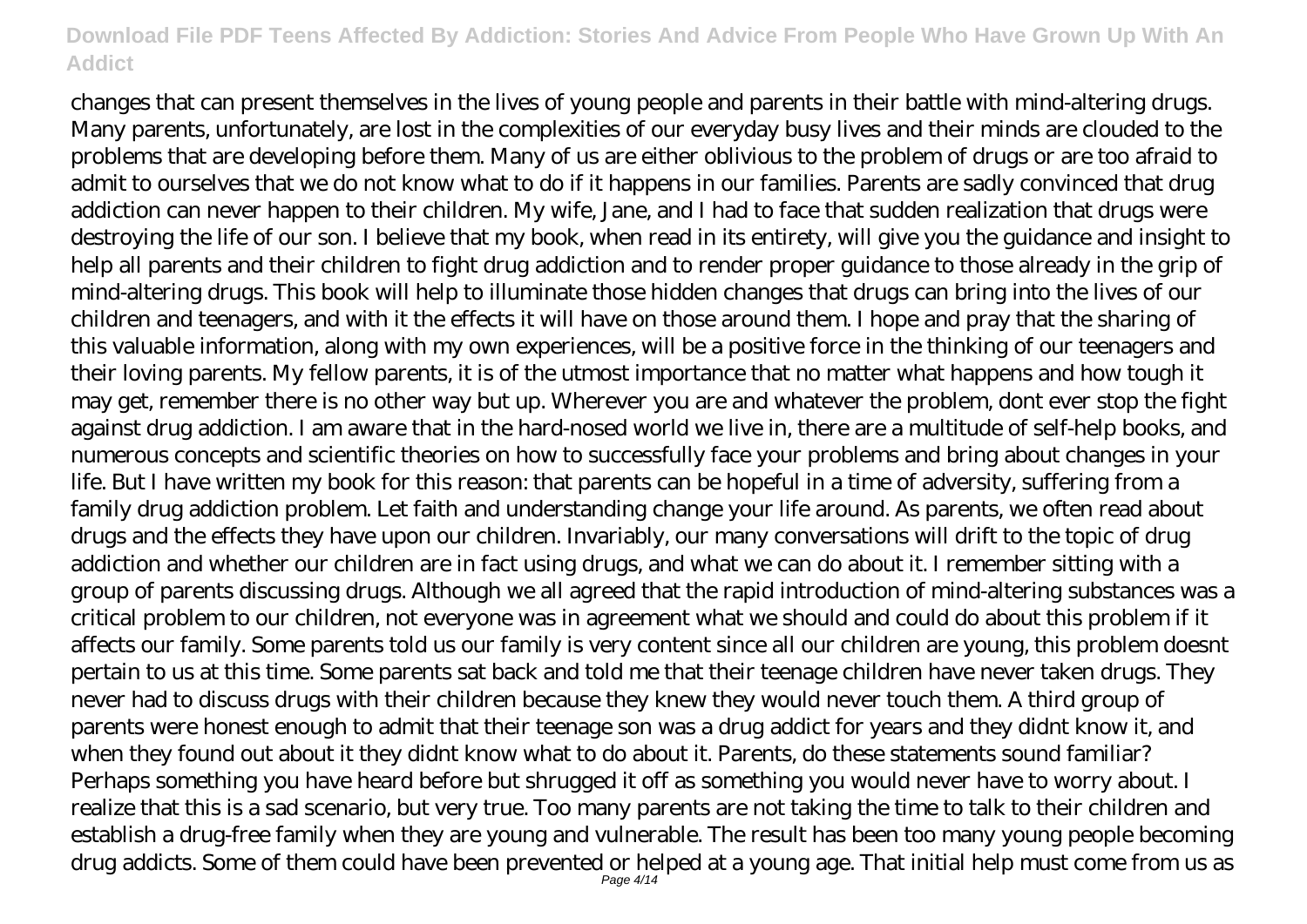their parents. We must have a constant sense of awareness of this problem facing our children today. Remember, parents, we cannot change the nature of the drug addict or his addiction, but we can help

Across the United States, in small towns and major cities, in suburbs and slums, in public and private schools, thousands of kids are experimenting with drugs. Many of them will become addicts; some will die. The first and only book to focus entirely on adolescent alcohol and other drug use, Teens Under the Influence addresses the immediate dangers that threaten these kids—exploring the short- and long-term effects of their addiction and giving parents solid, sensitive, practical advice to combat this growing epidemic. Knowledge is the key to defeating drug addictions, and that is what this comprehensive, timely new book provides. Full of candid true stories from adolescent drug users, with facts based on the most recent scientific research, Teens Under the Influence tells you exactly what you need to know to deal with your child's problem, covering such important topics as • The common myths and misconceptions about drug addiction • The crucial differences between adult and adolescent dependency • The reasons kids get hooked • The stages of adolescent addiction • The different kinds of drugs kids use and combine • Various treatment options and how to choose the best treatment for your child • Strategies for handling relapses Teens Under the Influence offers practical help that may save your child's life. It may save the life of a friend. And it may save your own. From Berkeley to the Bronx, teenage addiction has reached epidemic levels. Parents may suspect their teen's st substance use, but often don't know if their teen is addicted or what to do about it. Dr. Laurence Westreich, an addiction expert and the father of two teenagers, helps parents navigate the fraught addiction landscape in A Parent's Guide to Teen Addiction. Divided into three sections, this book—based on the author's decades of experience evaluating and treating teenagers who use substances—guides parents from the moment they suspect their teen has a substance abuse problem to the steps families must take after intensive treatment. Dr. Westreich: • Lays out the facts of teen addiction and explains how to recognize a problem with a teen • Details what parents need to know about the substances that teenagers commonly use • Provides information on what to do about the substance abuse, including how to find good one-on-one addiction therapy, how to encourage a teen to enter an outpatient program or inpatient facility, and how to line up aftercare treatment Best of all, he includes "tough talk" dialogues that parents can tailor to their specific situation with their teen. This practical, hopeful, and reassuring book helps parents put their teen on the healthy and life-affirming road to recovery.

Offering strategies for getting and staying sober, first-hand stories, and other resources for teens, parents, and professionals, Young, Sober, and Free helps young addicts and alcoholics through recovery. Real teens tell the real story about getting sober and staying sober in this edgy, winning interpretation of the Twelve Steps of Alcoholics Page 5/14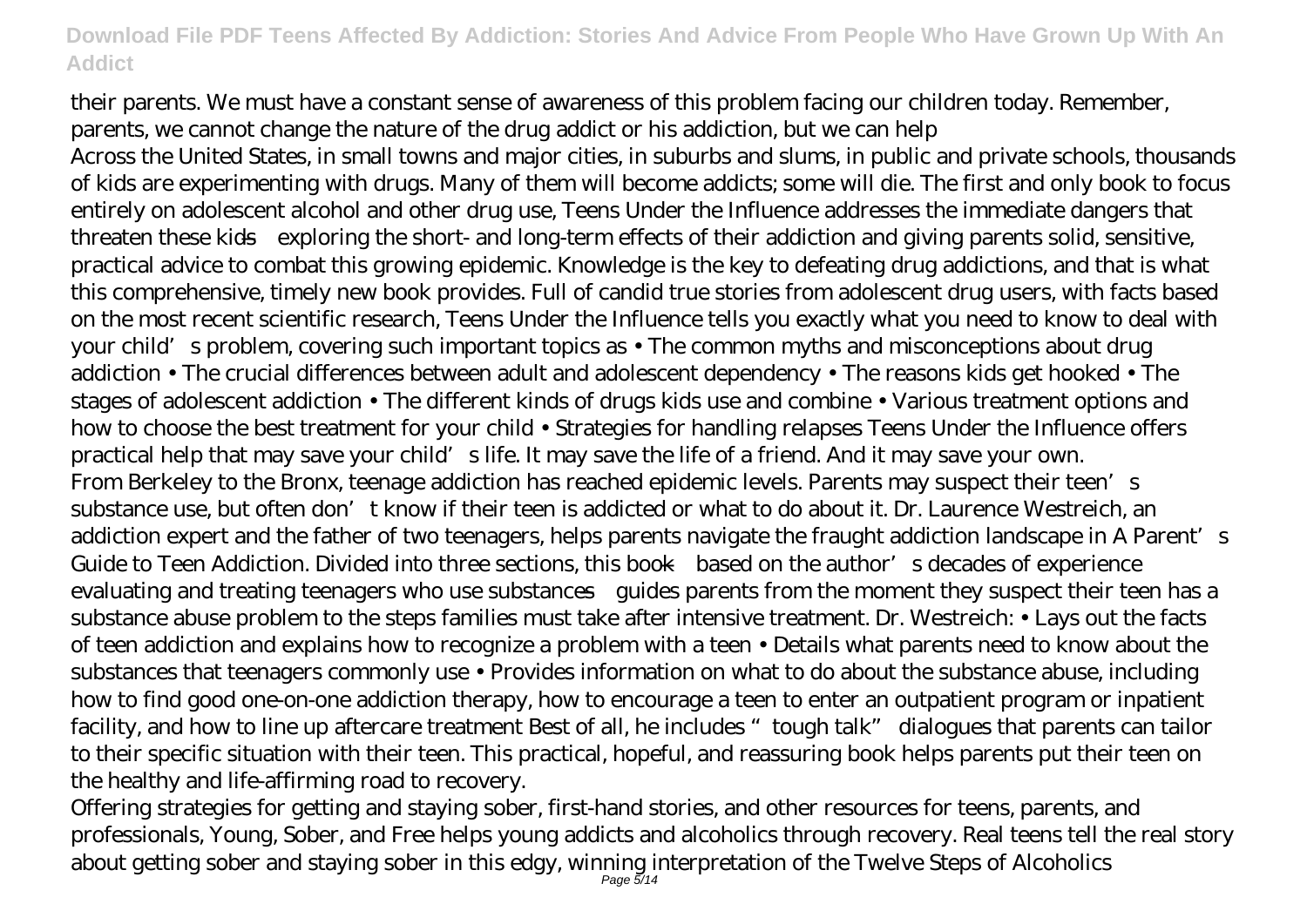Anonymous. Shelly Marshall lets her teen contributors speak for themselves (and their words are not sugarcoated), while expertly augmenting the personal stories with discussions about time-honored Twelve Step recovery principles. Young, Sober, and Free, first published in 1978, aided the recovery of countless young addicts and alcoholics. This second edition of Young, Sober, and Free, featuring four new stories from teens, is sure to inspire many more. Key features and benefitsfeatures first-person stories of overcoming addiction by teenspresents strategies for getting sober and staying soberexcellent resource for teens, parents, and professionalsAbout the author- Shelly Marshall has dedicated 33 years to working with young addicts. An acclaimed trainer, author, and researcher, she is recognized internationally as an expert in adolescent recovery and her research has been published in four international journals. She lives in Ruthville, Virginia.

Dylan, a 17-year-old schoolboy from New Zealand, has a secret. No one knows of the suicidal thoughts that plague him daily or of his drug habit he is fostering to suppress them. Both problems are getting out of control. He knows a way out, but he's too scared to take it. How he handles his secret will determine whether he lives or dies. Druggie follows one's journey of teenage mental health and drug addiction. While telling a story, the book aims to educate youth on such topics, while also giving parents of struggling teens a handbook to understanding their children. Facing Addiction in America

Michael's Story of Addiction and Deliverance from Its Grip

I Am Your Disease

Teen Addiction

True Stories by Teens About Overcoming Tough Times (Updated Edition)

All Day Is A Long Time

The Story of Christiane F.

Drug abuse persists as one of the most costly and contentious problems on the nation's agenda. Pathways of Addiction meets the need for a clear and thoughtful national research agenda that will yield the greatest benefit from today's limited resources. The committee makes its recommendations within the public health framework and incorporates diverse fields of inquiry and a range of policy positions. It examines both the demand and supply aspects of drug abuse. Pathways of Addiction offers a fact-filled, highly readable examination of drug abuse issues in the United States, describing findings and outlining research needs in the areas of behavioral and neurobiological foundations of drug abuse. The book covers the epidemiology and etiology of drug abuse and discusses several of its most troubling health and social consequences, including HIV, violence, and harm to children. Pathways of Addiction looks at the efficacy of different prevention Page 6/14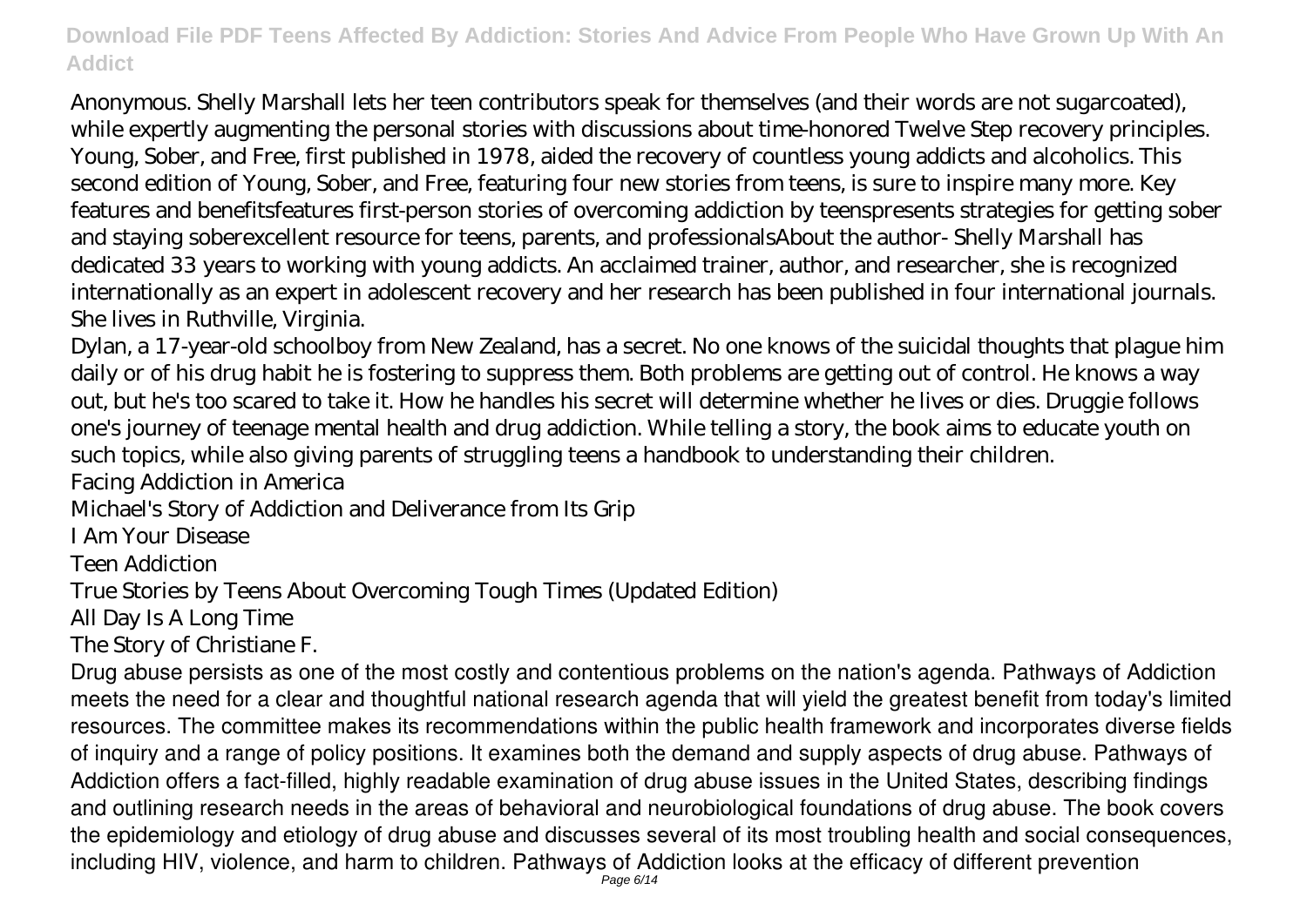interventions and the many advances that have been made in treatment research in the past 20 years. The book also examines drug treatment in the criminal justice setting and the effectiveness of drug treatment under managed care. The committee advocates systematic study of the laws by which the nation attempts to control drug use and identifies the research questions most germane to public policy. Pathways of Addiction provides a strategic outline for wise investment of the nation's research resources in drug abuse. This comprehensive and accessible volume will have widespread relevance--to policymakers, researchers, research administrators, foundation decisionmakers, healthcare professionals, faculty and students, and concerned individuals.

All across the United States, individuals, families, communities, and health care systems are struggling to cope with substance use, misuse, and substance use disorders. Substance misuse and substance use disorders have devastating effects, disrupt the future plans of too many young people, and all too often, end lives prematurely and tragically. Substance misuse is a major public health challenge and a priority for our nation to address. The effects of substance use are cumulative and costly for our society, placing burdens on workplaces, the health care system, families, states, and communities. The Report discusses opportunities to bring substance use disorder treatment and mainstream health care systems into alignment so that they can address a person's overall health, rather than a substance misuse or a physical health condition alone or in isolation. It also provides suggestions and recommendations for action that everyoneindividuals, families, community leaders, law enforcement, health care professionals, policymakers, and researchers-can take to prevent substance misuse and reduce its consequences.

First published in 2001. Routledge is an imprint of Taylor & Francis, an informa company.

Many people don't understand why or how other people become addicted to drugs. They may mistakenly think that those who use drugs lack moral principles or willpower and that they could stop their drug use simply by choosing to. This book is for anyone who has ever been, known or lost someone to drugs; you will relate to this memoir. Your heart will ache for young Kayla and her battle through addiction will consume you. At 17, the main character became a heroin addict. This is the true story of her life and how heroin became her boyfriend, her best friend, and her life.

Journalist Jenny Valentish takes a gendered look at drugs and alcohol, using her own story to light the way. Mining the expertise of 35 leading researchers, clinicians and psychiatrists, she explores the early predictors of addictive behaviour, such as trauma, temperament and impulsivity. Drawing on neuroscience, she explains why other self-destructive behaviours I such as eating disorders, compulsive buying and high-risk sex I are interchangeable with problematic substance use. From her childhood in suburban Slough to her chaotic formative years in the London music scene, we follow her journey to Australia, where she experiences firsthand treatment facilities and AA groups, and reflects whether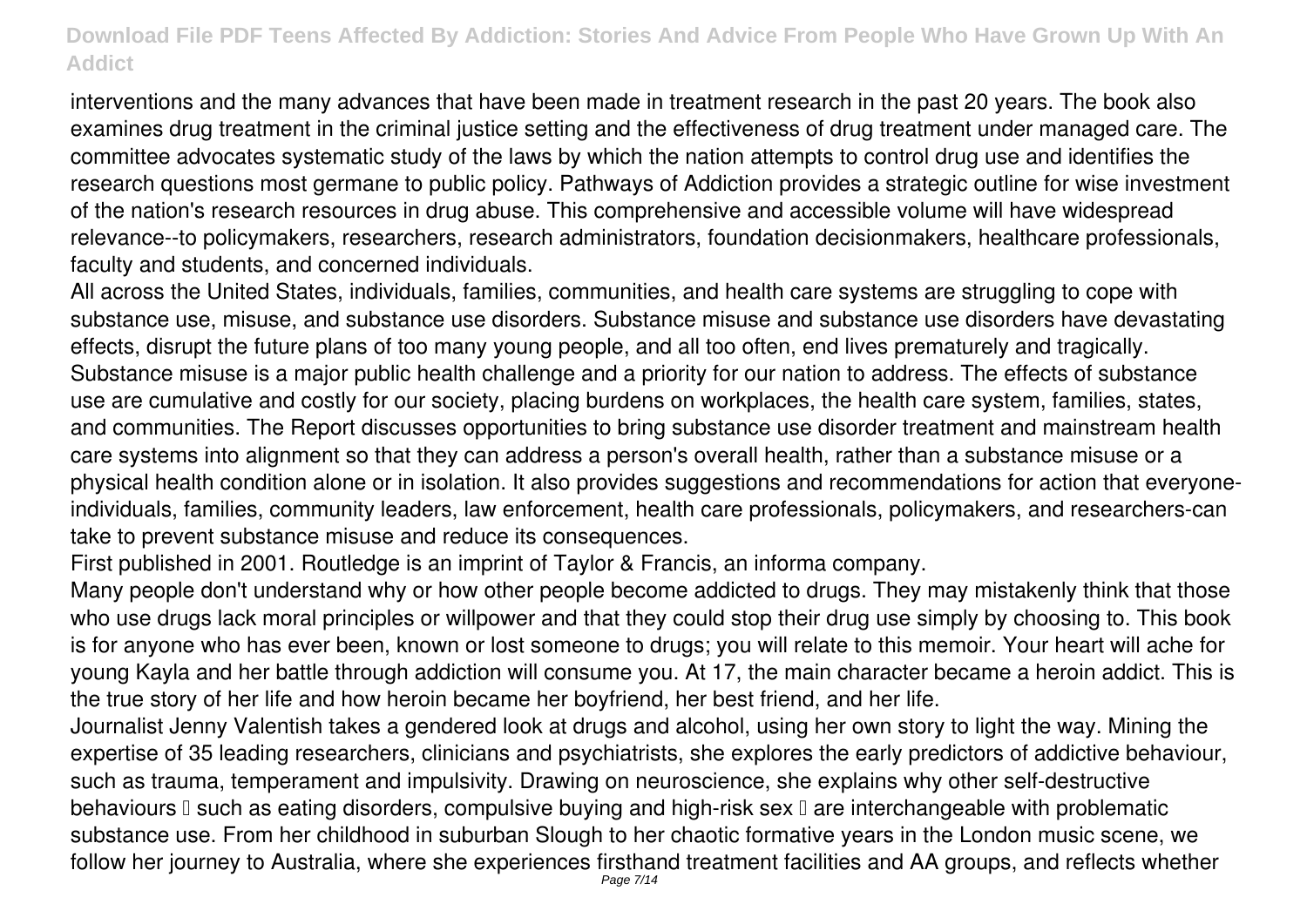or not they are meeting the needs of women. Woman of Substances is an insightful, rigorous and brutally honest read. In Australia it was nominated for a prestigious Walkley Book Award. 'Employing expert interviews and research, each rich personal episode is contextualised within the under-examined issue of women's substance abuse. Detailed, insightful and told with a feature writer's narrative flair' Bookseller and Publisher. 'Engages readers with storytelling while presenting scientific findings and theories in a way that is accessible to a broad audience' Broadsheet. 'Part monograph, part memoir, part Ginsbergian howl of outrage at a culture in which gender bias is a tenet. It is a work of compellingly articulate anger' The Australian. 'In straightforward, lively prose she relates even her darkest moments without self-pity or aggrandisement, and often with a streak of gallows humour, leading to more laugh-out-loud lines than you might expect' The Saturday Paper. 'We need books like this, and writers like Valentish, to give voice to our frustrations and concerns, to help legitimise and mobilise' Kill Your Darlings. 'Valentish's passion lies in exploring the underlying causes and their effects and, in the most female of ways, offering companionship and reassurance for her readers' The Monthly. 'Doesn't mince her words' Sydney Morning Herald.

Go Ask Alice

Heroin Addiction Stories

Pathways of Addiction

Addiction and Overdose

Addicted Like Me

A Collection of Life Stories Written by Teens and Young Adults on the Path to Recovery

The Stories of Young People Whose Mothers Have AIDS

Told through the voices of a mother-daughter writing team, Addicted Like Me offers a detailed personal account of addiction and how it affects the entire family. Karen Franklin recounts her own past as a young addict, her struggle with the alcoholism of her parents, and ultimately her husband's and children's addictions. Lauren King, Franklin's daughter, tells of her own spiral of addiction—from marijuana and alcohol to crystal meth. As a valuable complement to their own stories of addiction and recovery, Franklin and King also provide advice and resources for parents dealing with addiction. In this prescriptive section they discuss how to identify the signs of addiction, where to turn for help, and how to understand this disease. Told from the trustworthy perspective of two people who have been there, these hard-won tips are preventative in their efforts to help parents help their kids at an early phase, rather than glossing over what may be calls for help. Addicted Like Me tackles the long-lasting effects of addiction in many shapes, and provides a motherdaughter story of recovery that is sure to resonate with parents and children facing similar issues.

"My Addiction wants me dead, but it wants me alone and isolated first." Addiction is a chronic illness, there is no physical cure, and the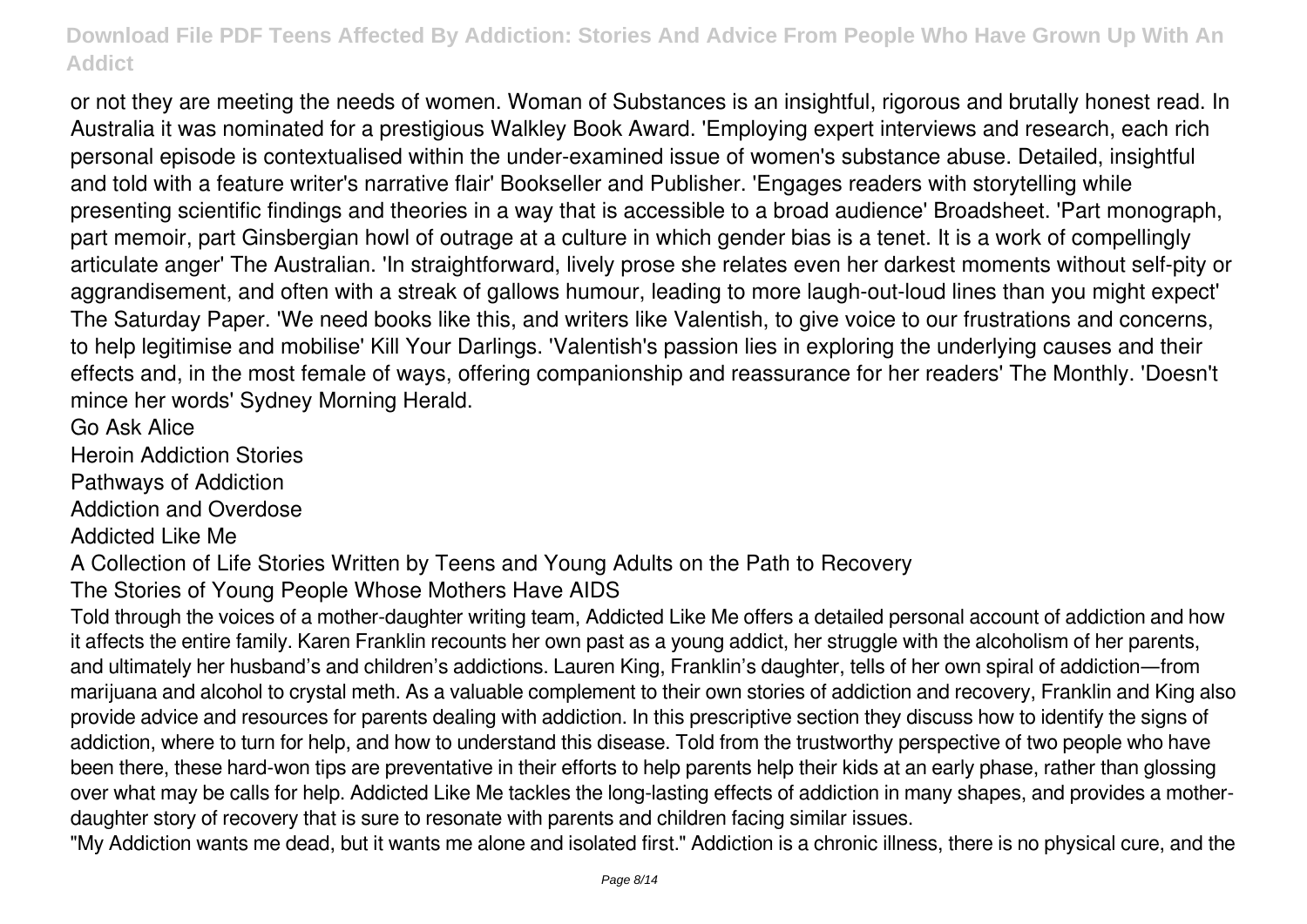statistics are on the rise at a staggering pace. There is only treatment. Addiction, medically speaking, is just like cancer or diabetes. According to the National Institute on Drug Abuse, "Illicit drug use in the United States has been increasing. In 2013, an estimated 24.6 million Americans aged 12 or older-9.4 percent of the population-had used an illicit drug in the past month. This number is up from 8.3 percent in 2002." (reference: https://www.drugabuse.gov/publications/drugfacts/nationwide-trends) This book is a story about the lifelong struggle Michael had with this demon of addiction. From the time that Michael found the cure for his ailments to time that he "Had to have his friend to get by." His story goes from a love to hate relationship because of this fact. The reader will learn about the negative coping mechanisms Michael used for forty-four years in order to deal with his emotional issues. Many near death experiences, multiple rehabs, and legal issues throughout the years have played the part in this addict's recovery process. In the end, you will be intrigued and excited about how the victory can be yours too. You can overcome addiction! It can be a long road as you will find out for Michael, but God has a purpose, plan, and ultimate destiny for each and every one of us. May you be truly blessed by this book.

Provides reviews for classic and contemporary young adult books, identifies teenagers' interests and best book selections, and includes guidelines for creating reading lists of both young adult and suitable adult literature.

A thoroughly revised guide to raising happy and healthy teens explains how parents can keep order while encouraging independence, know when to back off, nurture self-reliance, become positive role models, and recognize warning signs of potential problems. Original.

'Exceptional debut' - Tommy Orange, New York Times David has a mind that never stops running. He reads Dante and Moby Dick, he sinks into Hemingway and battles with Milton. But on Florida's Gulf Coast, one can slip into deep water unconsciously. At the age of fourteen, David runs away from home to pursue a girl. He tries crack cocaine for the first time and is hooked instantly. Over the course of the next decade, he fights his way out of jail and rehab, trying to make sense of the world around him - a sunken world where faith in anything is a privilege. He makes his way to a tenuous sobriety, but it isn't until he takes a literature class at a community college that something within him ignites. All Day is a Long Time is a spectacular, raw account of growing up and managing, against the odds, to carve out a place for hope. David Sanchez's debut resounds with real force and demonstrates the redemptive power of the written word.

A Mother-Daughter Story of Substance Abuse and Recovery Parent/Teen Stories The Many Faces of Addiction Drug Abuse Ten True Stories: from Addiction to Freedom Pain Management and the Opioid Epidemic Woman of Substances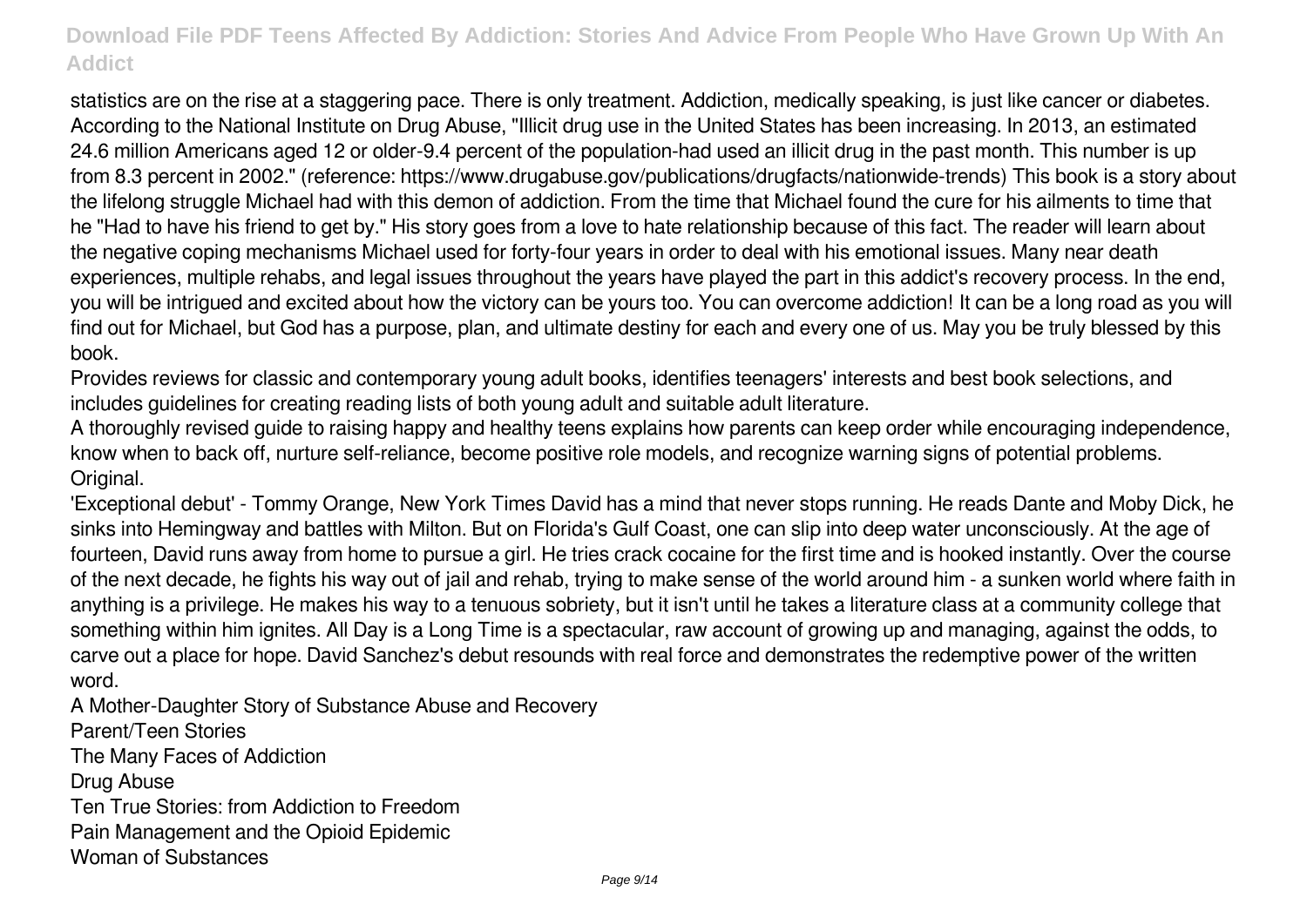Teens take drugs for a variety of reasons. Sometimes they simply want to feel different. They might feel emotions they want to change, such as sadness or anxiety. And they might even be bored or feel left out. Yet casual drug use can easily develop into abuse and addiction, whether the drug of choice is legal or illegal. Drug abuse can ruin the lives of users and their friends and family. It can cause harm to a person's body and take control of his or her mind. Drug use also supports an illegal drug supply industry—one that involves criminals and gangs. This frank, clear-eyed, sobering text examines what drugs are, what they can do, and how people can get help. From first use to hardcore addiction, drugs affect not only users but also friends, family, and society. This hard-hitting exposé deglamorizes drug abuse and reveals its true toll.

"Why develop a booklet about helping kids avoid alcohol?" Alcohol is a drug, as surely as cocaine and marijuana are. It's also illegal to drink under the age of 21. And it's dangerous. Kids who drink are more likely to: \* Be victims of violent crime. \* Have serious problems in school. \* Be involved in drinking-related traffic crashes. This guide is geared to parents and guardians of young people ages 10 to 14. These suggestions are just that--suggestions. Trust your instincts. Choose ideas you are comfortable with, and use your own style in carrying out the approaches ou find useful. Your child looks to you for guidance and support in making life decisions--including the decision not to use alcohol .Audience: Parents, child counselors, educators, child psychologists, physicians, school guidance counselors, and teenagers may be interested in this resource. Related products: Other products related to Women's Health can be found here: https://bookstore.gpo.gov/catalog/healthbenefits/womens-health Other products related to Alcoholism can be found here: https://bookstore.gpo.gov/catalog/healthbenefits/alcoholism-smoking-substance-abuse Other products produced by National Institute on Alcohol Abuse and Alcoholism can be found here: https://bookstore.gpo.gov/agency/1720

"Drugs, Brains, and Behavior" is an online textbook written by C. Robin Timmons and Leonard W. Hamilton. The book was previously published by Prentice Hall, Inc. in 1990 as "Principles of Behavioral Pharmacology." The authors attempt to develop an understanding of the interpenetration of brain, behavior and environment. They discuss the chemistry of behavior in both the literal sense of neurochemistry and the figurative sense of an analysis of the reactions with the environment. This incredible autobiography of Christiane F. provides a vivid portrait of teen friendship, drug abuse, and alienation in and around Berlin's notorious Zoo Station. Christiane's rapid descent into heroin abuse and prostitution is shocking, but the boredom, longing for acceptance, thrilling risks, and even her musical obsessions are familiar to everyone. Previously published in Germany and the US to critical acclaim, Zest's new translation includes original photographs of Christiane and her friends.

"Mom, nobody wakes up one day and decides to be an addict." The stories contained in this book are about people from every walk of life, socioeconomic levels, religious and ethnic backgrounds whose lives were intertwined with people who didnt "decide to be an addict." They all share one common bond - living with, and loving an addicted person. Contained within the pages of this book are stories by bereaved parents who have suffered the ultimate loss: The loss of their precious child. Read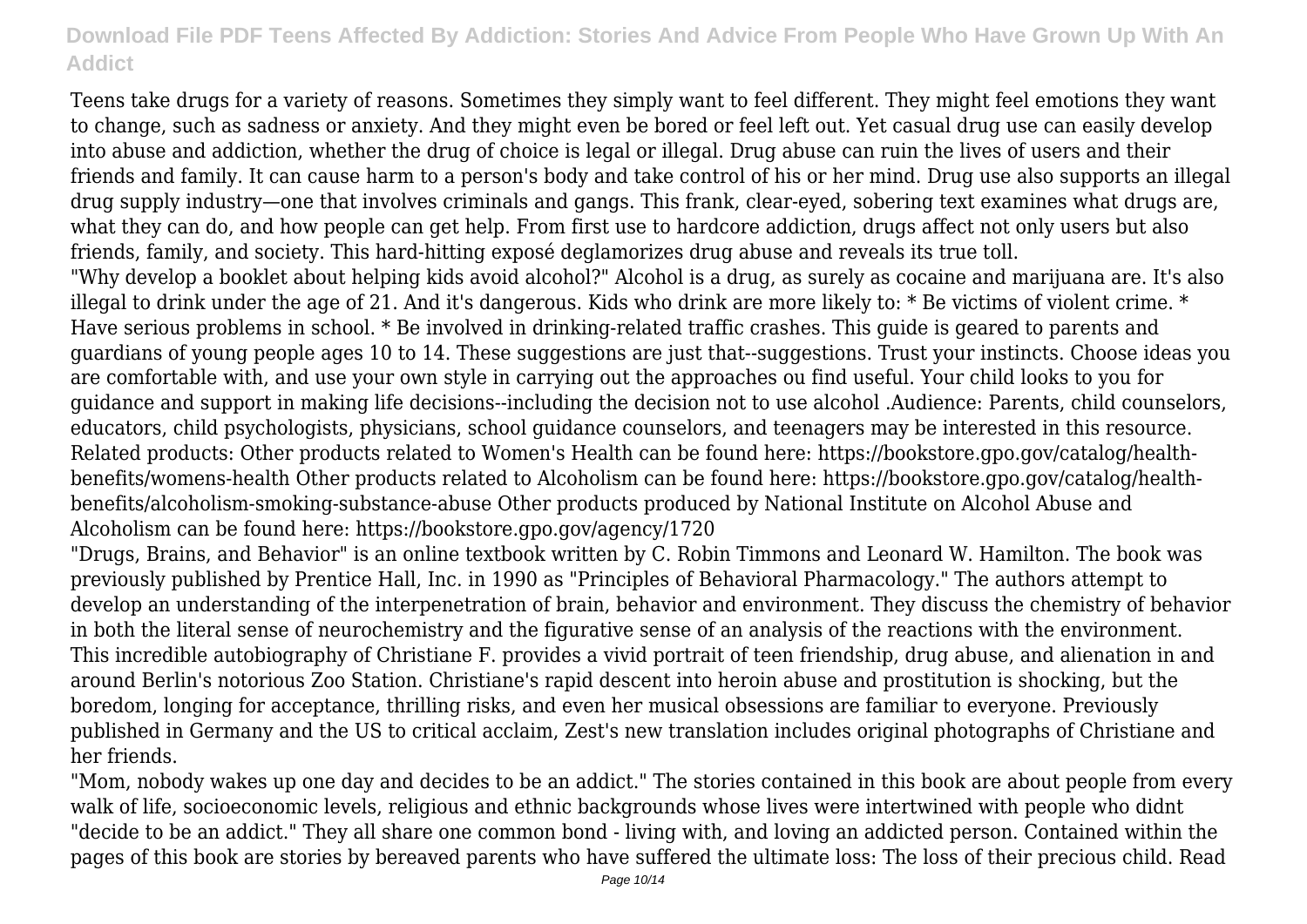how addiction, whether it be drugs, alcohol or gambling, destroys not only the addicted person, but their entire circle of friends and family. No one escapes the tentacles of addiction. Like an octopus it reaches its deadly arms around us and squeezes the very life out of all of us. Our society is affected in ways we never imagined. Read excerpts from middle school students on the peer pressures they face today. Read about "pharming" and other code words used by kids. Read the stories of parents who have gone through hell, sacrificing their very sanity trying to save their child. The profiles of these children will change your mind about what kind of people do drugs. GOOD KIDS DO DRUGS TOO! And theyre dying by the thousands from high profile celebrities to the boys and girls next door. It isnt always heroin or cocaine thats killing them. Prescription pill abuse is growing at an alarming rate and parents need to know about this.

Confronting an American Crisis

Professional Advice on Signs, Symptoms, What to Say, and How to Help

Out Here By Ourselves

A Collective Responsibility

Zoo Station

The Evidence for Stigma Change

Why Today's Super-Connected Kids Are Growing Up Less Rebellious, More Tolerant, Less Happy--and Completely Unprepared for Adulthood--and What That Means for the Rest of Us

*Tells the stories of seven teenagers who are recovering from alcoholism and drug addiction, and describes how drugs altered their lives*

*A fifteen-year-old drug user chronicles her daily struggle to escape the pull of the drug world.*

*Estimates indicate that as many as 1 in 4 Americans will experience a mental health problem or will misuse alcohol or drugs in their lifetimes. These disorders are among the most highly stigmatized health conditions in the United States, and they remain barriers to full participation in society in areas as basic as education, housing, and employment. Improving the lives of people with mental health and substance abuse disorders has been a priority in the United States for more than 50 years. The Community Mental Health Act of 1963 is considered a major turning point in America's efforts to improve behavioral healthcare. It ushered in an era of optimism and hope and laid the groundwork for the consumer movement and new models of recovery. The consumer movement gave voice to people with mental and substance use disorders and brought their perspectives and experience*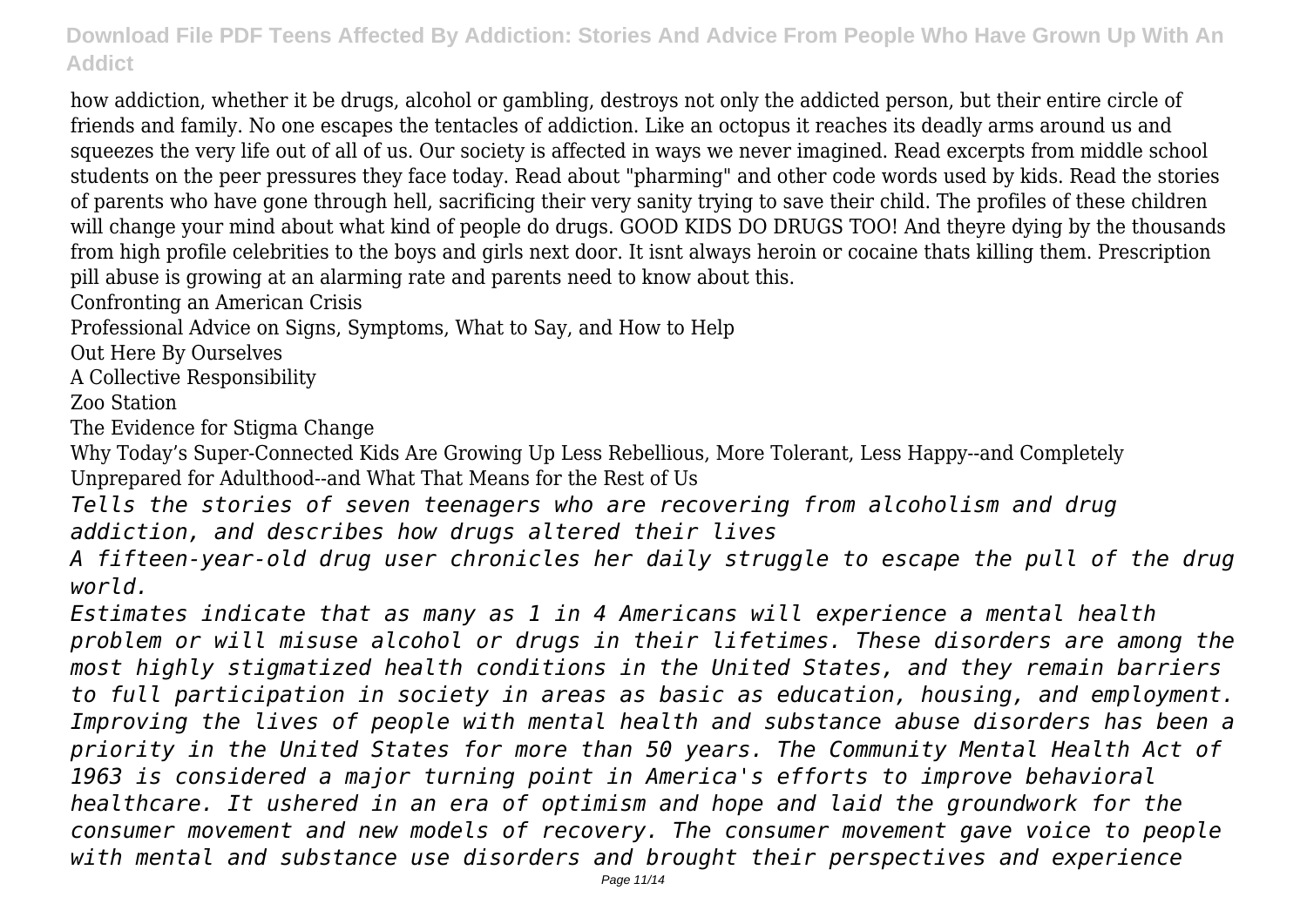*into national discussions about mental health. However over the same 50-year period, positive change in American public attitudes and beliefs about mental and substance use disorders has lagged behind these advances. Stigma is a complex social phenomenon based on a relationship between an attribute and a stereotype that assigns undesirable labels, qualities, and behaviors to a person with that attribute. Labeled individuals are then socially devalued, which leads to inequality and discrimination. This report contributes to national efforts to understand and change attitudes, beliefs and behaviors that can lead to stigma and discrimination. Changing stigma in a lasting way will require coordinated efforts, which are based on the best possible evidence, supported at the national level with multiyear funding, and planned and implemented by an effective coalition of representative stakeholders. Ending Discrimination Against People with Mental and Substance Use Disorders: The Evidence for Stigma Change explores stigma and discrimination faced by individuals with mental or substance use disorders and recommends effective strategies for reducing stigma and encouraging people to seek treatment and other supportive services. It offers a set of conclusions and recommendations about successful stigma change strategies and the research needed to inform and evaluate these efforts in the United States.*

*One in five teens have abused prescription medications and twenty-one percent of high school seniors have reported using marijuana in the past month. The timely volume help today's teens face and deal successfully with the complications surrounding drug abuse by giving them the tools and vocabulary they need to know when to ask for help. Personal interviews with teens coping with drug abuse are revealed as well as warning signs, treatment options, and most importantly, solutions. Sidebars, a relevant glossary of terms, current websites, and science content are included in this detailed look into the teen issue of drugs and drug abuse.*

*Drugs and Youth: The Challenge of Today mainly focuses on the issue of drug addiction in youth and on how to bring this issue to the knowledge of the concerned sectors. This text first discusses the effects on the fetus and newborn of drug abuse in pregnancy. This book then explains the major drugs adolescents and young adults take, including solvents*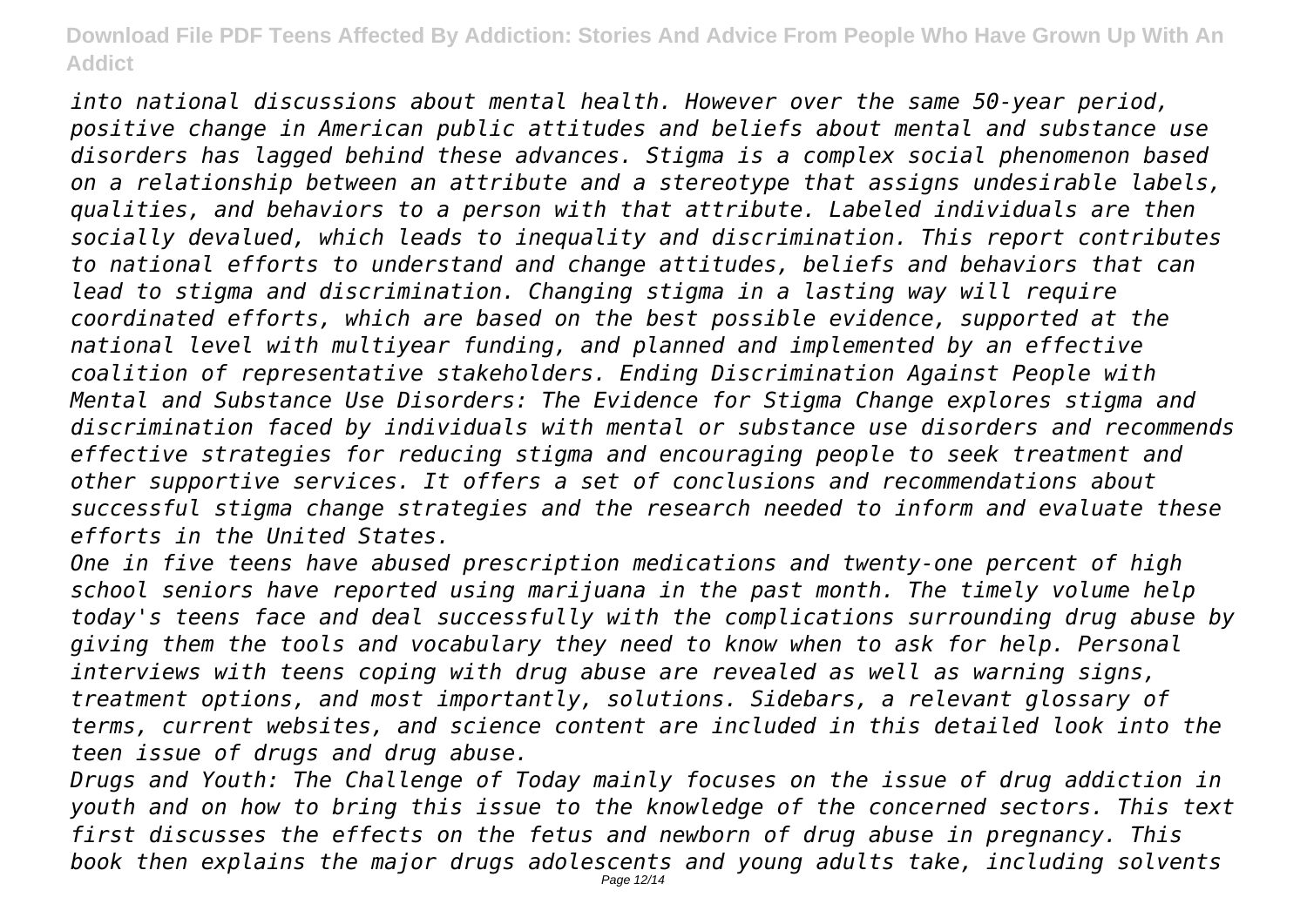*wherein a survey related to this is also presented in this publication. The effects of these drugs, such as physical and mental illnesses, are also tackled. This text also looks into the approaches in the treatment of adolescent drug addicts, including the withdrawal syndrome, group therapy, and psychotherapy. This book concludes by explaining the religious problematic and aftercare problems with the juvenile drug addict. This publication will be invaluable to medical practitioners, sociologists, social workers, ministers, and students doing a research on drug addiction in youth. Teen Addictions & Recovery Workbook Teen Drug Use Ending Discrimination Against People with Mental and Substance Use Disorders The Surgeon General's Report on Alcohol, Drugs, and Health Changed Lives Balancing Societal and Individual Benefits and Risks of Prescription Opioid Use Parents, Help Your Child Say No to Drugs* Teen addictions come in many different shapes and forms. When most people hear the word addiction, they usually think of drug use and abuse. In reality, many different types of addictive behaviors exist. Addictions have very different effects on the body and mind of the person. Different types of addictions include drugs and alcohol, caffeine, cigarettes, steroids, computer use and social networking, gambling, cigarettes

and cigars, video games, texting, pornography, sex, sugar, money, shopping, self-injury, exercising, thrill-seeking and prescription drugs. The Teen Addictions & Recovery Workbook contains six separate sections to help participants learn more about themselves as well how addictions are impacting their lives. Use the exploratory activities, reflective journaling exercises and educational handouts to help teens discover their habitual and ineffective methods of managing addictions, and to explore new ways for bringing about healing.

Highs and Lows is a resource for teenagers and young adults struggling with addiction. It is written by teens and young adults in recovery and gives insight into the young people's recovery community and support systems.

Drug overdosing and death from prescription painkillers and heroin are at epidemic levels in the United States. How do people become addicted and why? Discover the social and economic costs of overdosing and about research and efforts to decrease it.

This companion workbook to, Recovery from Sexual Addiction: a Man's Guide, helps men learn how to achieve a high level commitment to change their behavior and thinking. The exercises are structured for use in either independent counseling or group therapy. Men are introduced to insights on how to move out of isolation into a more fulfilling life. Readers will learn about the Addicts Life Scale, a simple yet insightful tool that illustrates how one's mood is directly related to destructive acting-out behaviors. Once a man becomes aware of his mood levels, he can begin to take proactive steps to reach and sustain a mood level where he feels confident and motivated to remain free of destructive acting-out